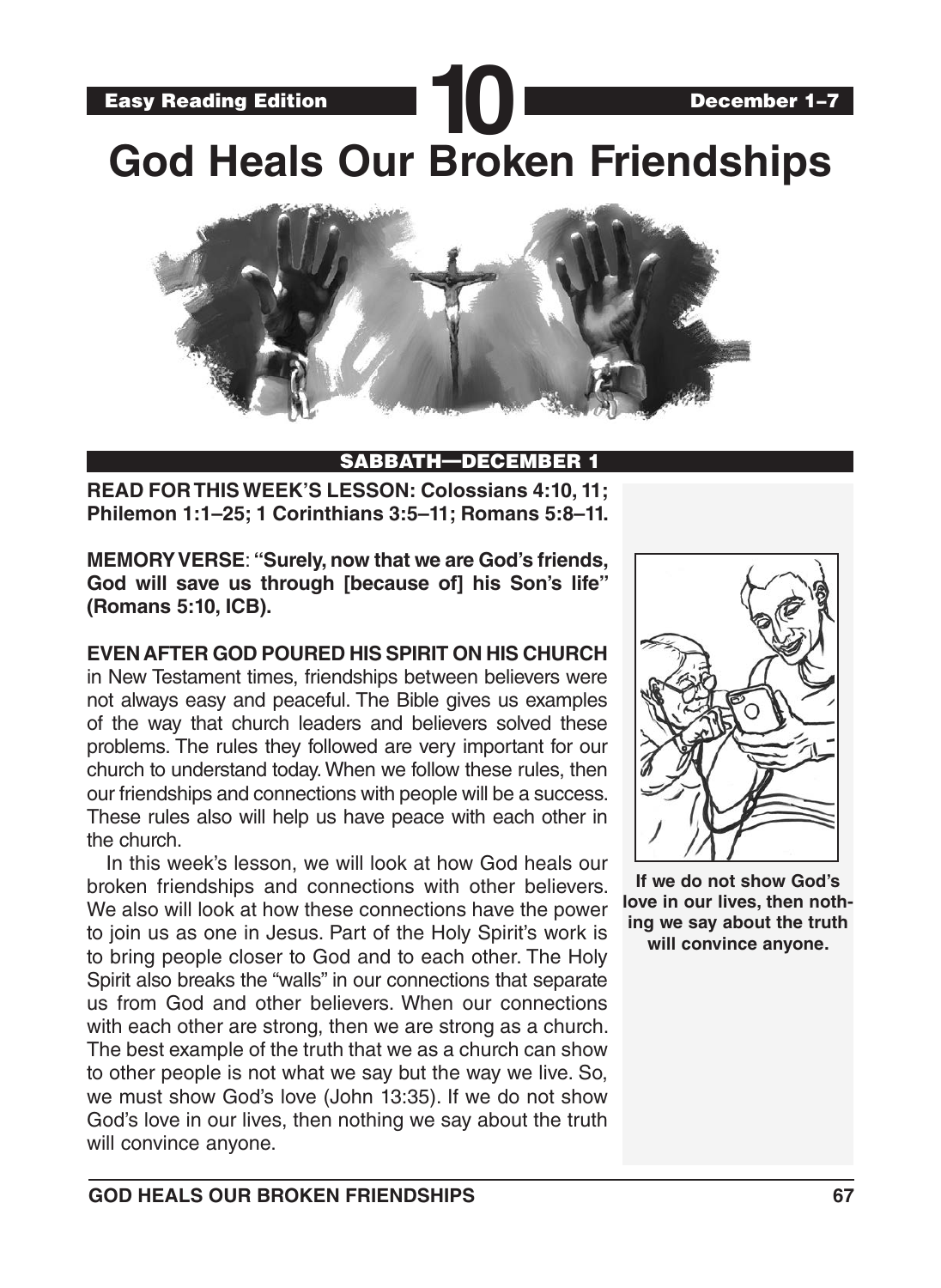### Lesson 10 SUNDAY—DECEMBER 2

### **A FRIENDSHIP MADE NEW (Colossians 4:10, 11)**

Paul and Barnabas worked together. They witnessed for Jesus. Then they argued about John Mark. John Mark was Barnabas' cousin. Paul and Barnabas argued because Paul did not think he could trust John Mark to stay with them in the future. John Mark got scared by the dangers all around them when they preached the Good News about Jesus. So, John Mark ran away from Paul and Barnabas and went home (Acts 13:13).

"When John Mark ran away, Paul judged John Mark. Paul was very disappointed with John Mark for a while. But Barnabas felt that John Mark behaved the way he did because he was young and did not have much experience. Barnabas was worried about John Mark. Barnabas did not want John Mark to stop doing God's work. Barnabas saw many good things in John Mark that would make him a useful worker for Jesus."—Ellen G. White, *The Acts of the Apostles [leaders and teachers]*, page 170, adapted.

God used all three men to do His work. But they were far from perfect. They needed to solve their problems. Paul preached the Good News about God's mercy and forgiveness. Now Paul needed to show that same mercy and forgiveness to John Mark. John Mark grew strong under Barnabas' care and teaching (Acts 15:39). After a while, Paul's heart was touched by all the changes he saw in John Mark.

### **Paul writes about John Mark in Colossians 4:10, 11 and 2 Timothy 4:11. How do Paul's letters show us that Paul now trusted in John Mark?**

The Bible does not tell us exactly how God healed Paul's broken friendship with John Mark. But we know that John Mark became one of Paul's most trusted friends. Paul told the church at Colosse that John Mark was his coworker in sharing the Good News about Jesus. At the end of Paul's life, Paul strongly encouraged Timothy to bring John Mark to Rome because John Mark was very helpful to Paul in doing God's work (2 Timothy 4:11). Paul forgave John Mark. God broke the "wall" that separated these two men. Then they worked together to share the Good News about Jesus.

**How can we learn to forgive people who have hurt or disappointed us?**



**God broke the "wall" that separated Paul and John Mark. Then they worked together to share the Good News about Jesus.**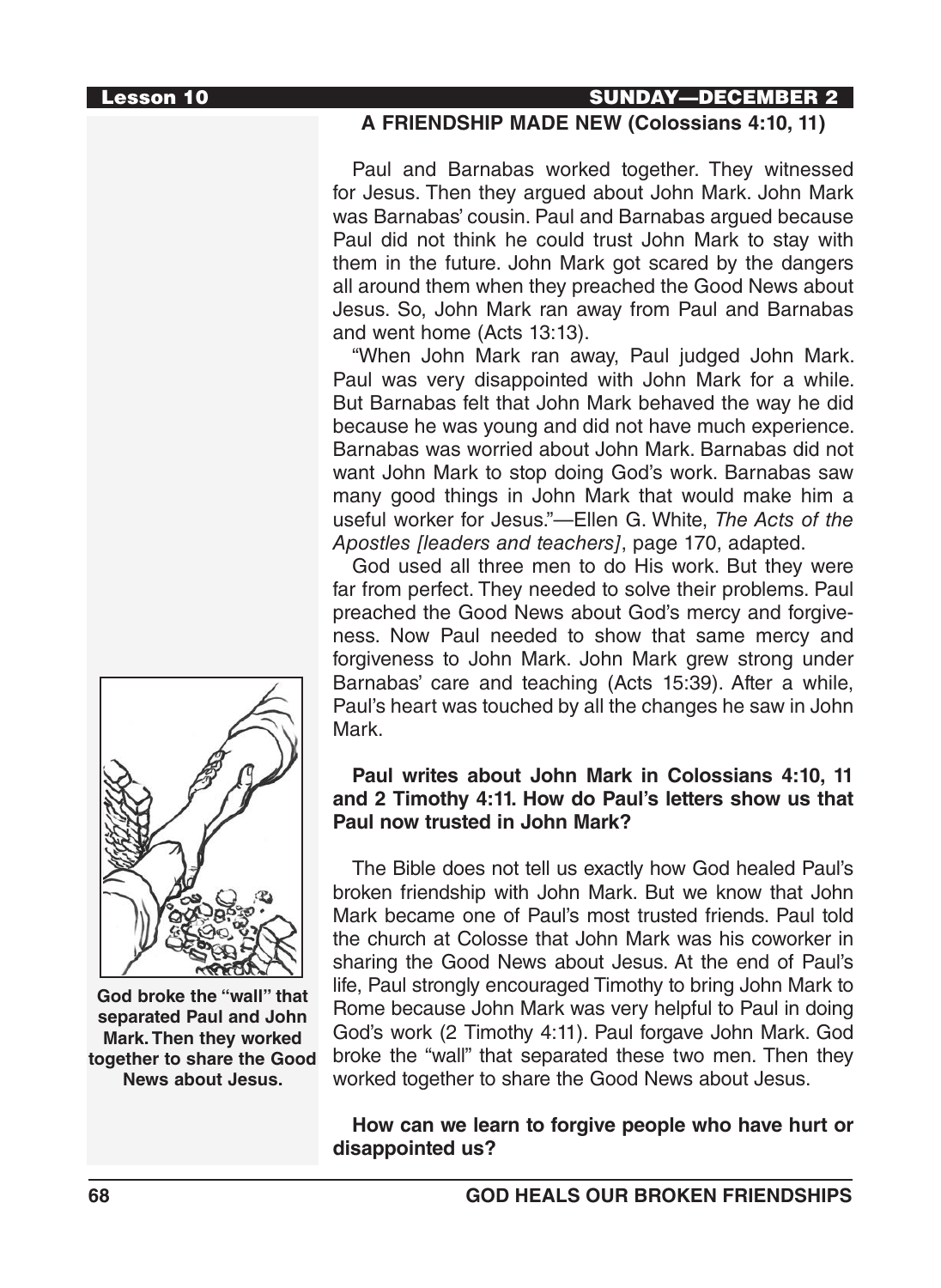# MONDAY—DECEMBER 3 Lesson 10

### **FROM SLAVE TO SON (Philemon 1:1–25)**

While Paul is a prisoner in Rome, he meets a runaway slave named Onesimus. Onesimus runs away from Colosse to Rome. Paul knows who Onesimus' owner is. That man's name is Philemon. So, Paul writes his friend Philemon a letter. In his letter to Philemon, Paul works hard to heal a broken connection between his friend and the runaway slave.

Personal connections and friendships are important to Paul. Paul knows that broken connections and friendships hurt spiritual growth and agreement between believers in the church. Philemon is a church leader in Colosse. So, Philemon needs to let go of any bad feelings for Onesimus in his heart. Paul knows that bad feelings can destroy a person's work for God.

### **In Philemon 1:1–25, Paul talks about how important it is to heal broken friendships and connections. What important rules does Paul give us to follow as we try to heal our own broken connections?**

It may be surprising to us that Paul does not talk more strongly against slavery. But Paul does something else. He talks about the Good News. The Good News breaks all the different walls that separate us from each other (Galatians 3:28; Colossians 3:10, 11). Paul sends Onesimus back to Philemon. Paul does not send Onesimus back as Philemon's slave. Paul sends Onesimus back as Philemon's son in Jesus and as Philemon's beloved brother in the Lord (Philemon 1:16).

Paul knows that runaway slaves do not have much hope for a happy future. Their lives will be hard. But now, Onesimus is Philemon's brother in Jesus and a willing coworker. Onesimus can have a better future now. Philemon can offer him food, a safe place to sleep, and protect him while he works for the Lord. This healed connection will make a wonderful difference in Onesimus' life. Onesimus became a loyal and beloved brother to Paul. He worked with Paul in sharing the Good News (Colossians 4:9). Paul very much wanted the broken connection between Onesimus and Philemon to be healed. Paul was even willing to pay Philemon for any money he lost when Onesimus ran away.

**What important rules does this story give us about how to heal our broken friendships and connections with other people?**



**In his letter to Philemon, Paul works hard to heal a broken connection between his friend and the runaway slave, Onesimus.**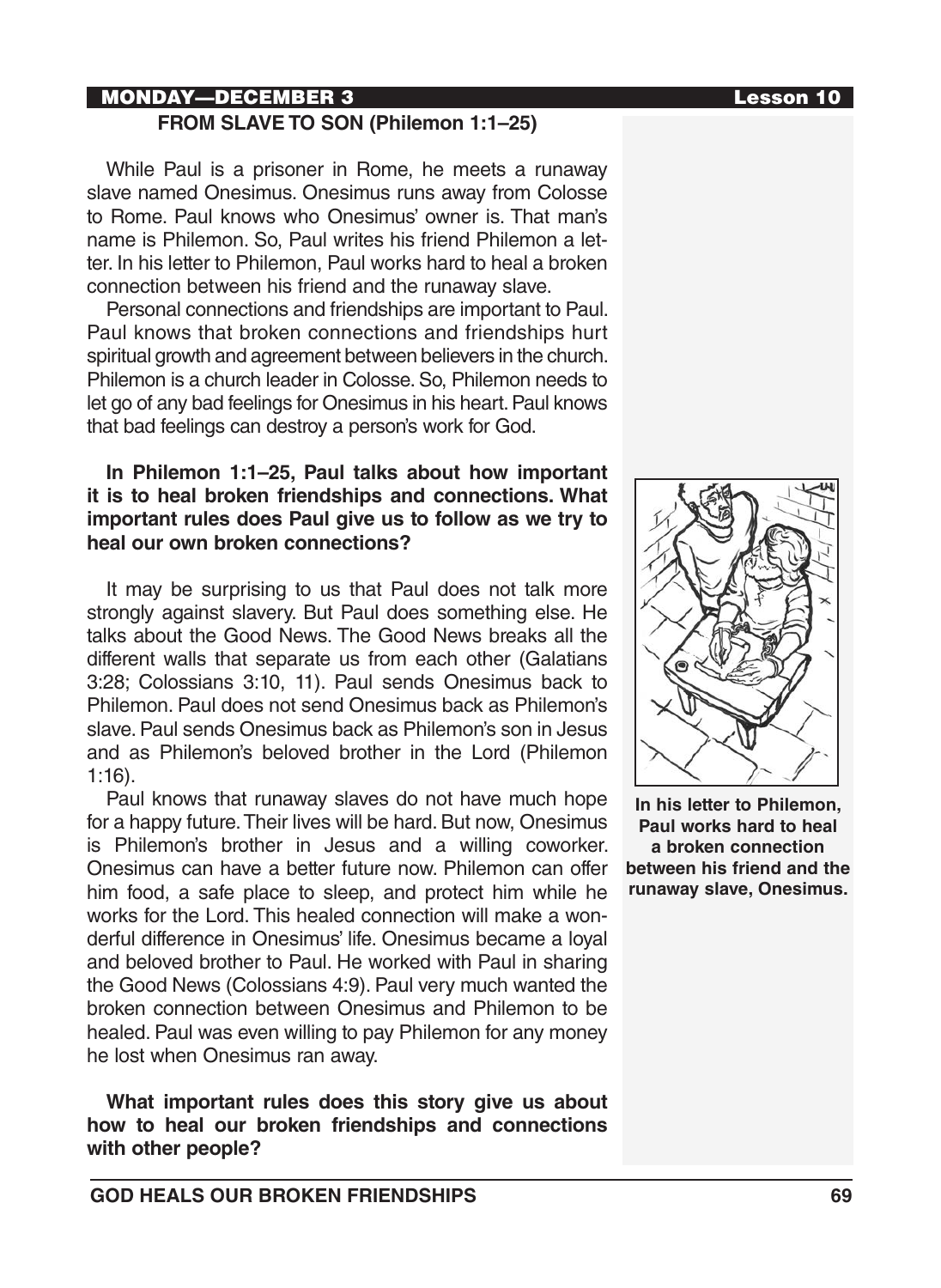#### Lesson 10 TUESDAY—DECEMBER 4

### **SPIRITUAL GIFTS AND CHURCH AGREEMENT (1 Corinthians 3:5–11)**

**We already learned that the church at Corinth had deep problems. What important rules does Paul give us in 1 Corinthians 3:5–11; 1 Corinthians 12:1–11; and 2 Corinthians 10:12–15 to help heal broken friendships and damaged personal connections in the church?**

In these verses, Paul gives important rules for church unity. You will remember that unity is agreement. Jesus helps us to be in agreement with each other in heart, mind, and the truth. Paul says that Jesus uses different workers to do different jobs in the church. Together, all believers work to build up God's kingdom (1 Corinthians 3:9).

God asks us to work **with** each other and **for** each other, not against each other. God gives each believer gifts to do His work in the church and to serve the community (1 Corinthians 12:11). There are no gifts that are better than other gifts. All gifts are needed in God's church (1 Corinthians 12:18–23). Our God-given gifts are not for our selfish use. The Holy Spirit gives us these gifts to help us share the Good News about Jesus.

So, we should never say how we are better or worse than other people. These comparisons will make us feel too proud or feel bad about ourselves. If we think other people are better than we are, then we will feel awful about ourselves. It will be easy to lose hope about doing the work God gave us to do. Also, if we think our work for God is better than what other people do for Him, then we will feel too proud. That is wrong. No Christian should feel proud in his or her heart.

When we feel either too proud of ourselves or not good enough, we hurt the work we can do for Jesus. At the same time, we also hurt our connections with other people. So, here is what we should do. We should do the work that Jesus gives us to do. Then we will feel joy and peace. We will be good witnesses for Jesus because of our joy and peace. Our work for Jesus will not hurt the work that other members do for Him. Then Jesus' church will do many wonderful works to build up His kingdom.

**Why must we not feel jealous of other believers or be too proud of our work for God? Why is it not good to compare ourselves with other believers?**



**We should do the work that Jesus gives us to do. Then we will feel joy and peace. We will be good witnesses for Jesus because of our joy and peace.**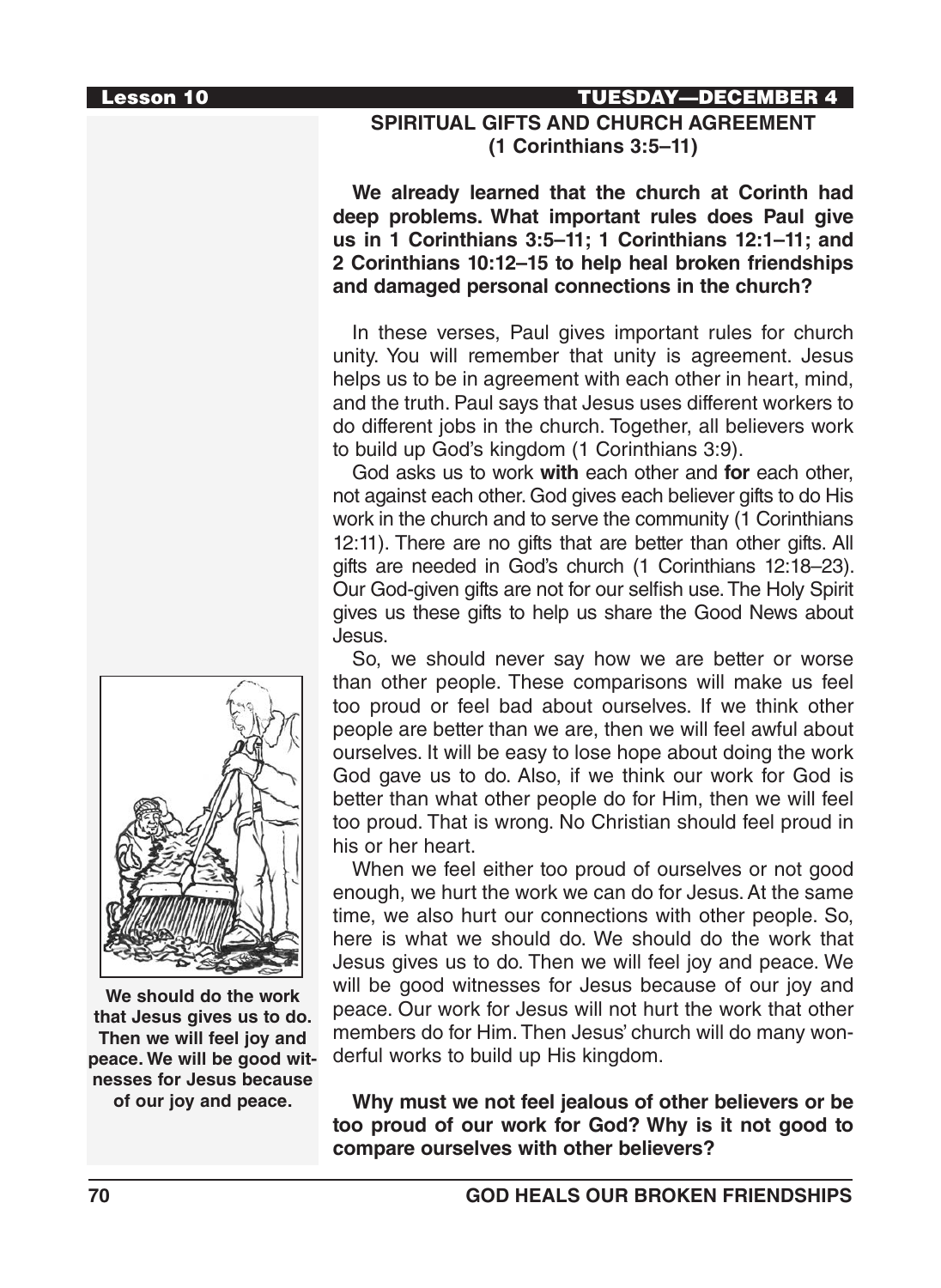# WEDNESDAY—DECEMBER 5 Lesson 10 **FORGIVENESS (Romans 5:8–11)**

What is forgiveness? When we forgive people who wronged us, does that mean we say their behavior is OK? Does my forgiveness of the person who hurt me depend on his or her saying sorry first? What if the person that I am upset with does not want my forgiveness?

### **In Romans 5:8–11; Luke 23:31–34; 2 Corinthians 5:20, 21; and Ephesians 4:26, the New Testament writers talk about forgiveness. What do these verses say that helps us understand what forgiveness means?**

Jesus leads humans to join with God again. "God is kind to you so that you will change your hearts and lives" (Romans 2:4, ICB). While we were sinners, Jesus joined us with God again. Our sorrow for sin and confessing our sins do not join us as one with God. No. Only our faith in Jesus' death on the cross does that. Our part is to accept Jesus' death for us. It is true that we cannot feel happy about being forgiven until we confess to God our sins first. But that does not mean that our saying sorry for our sins somehow fills God's heart with forgiveness for us. No. Forgiveness for us was in God's heart all the time. But when we confess our sins, then God can give the forgiveness in His heart to us (1 John 1:9). So, we need to confess our sins. Confessing our sins is very important. It does not change God's feelings about us. But it does change our feelings about God. When we let the Holy Spirit's power into our hearts, then we are changed. He gives us the power to turn away from sin and to confess our sins.

Forgiveness also is important for our spiritual health. We must forgive people who wrong us, even when they do nothing to earn that forgiveness. If we do not forgive the people who hurt us, we will hurt ourselves. Our failure to forgive other people can hurt us more than it hurts them. When you fail to forgive the person who hurt you, the pain will grow inside you. By not forgiving this person, you are letting him or her hurt you even more. These feelings hurt the peace and agreement in God's church.

Forgiveness is the same as freeing people from the punishment that they earned for the wrong they did. That is exactly what Jesus did for us on the cross. We can forgive people because God forgives us. We can love people because God loves us. Forgiveness is a choice we make.



 **Forgiveness is a choice that we make.**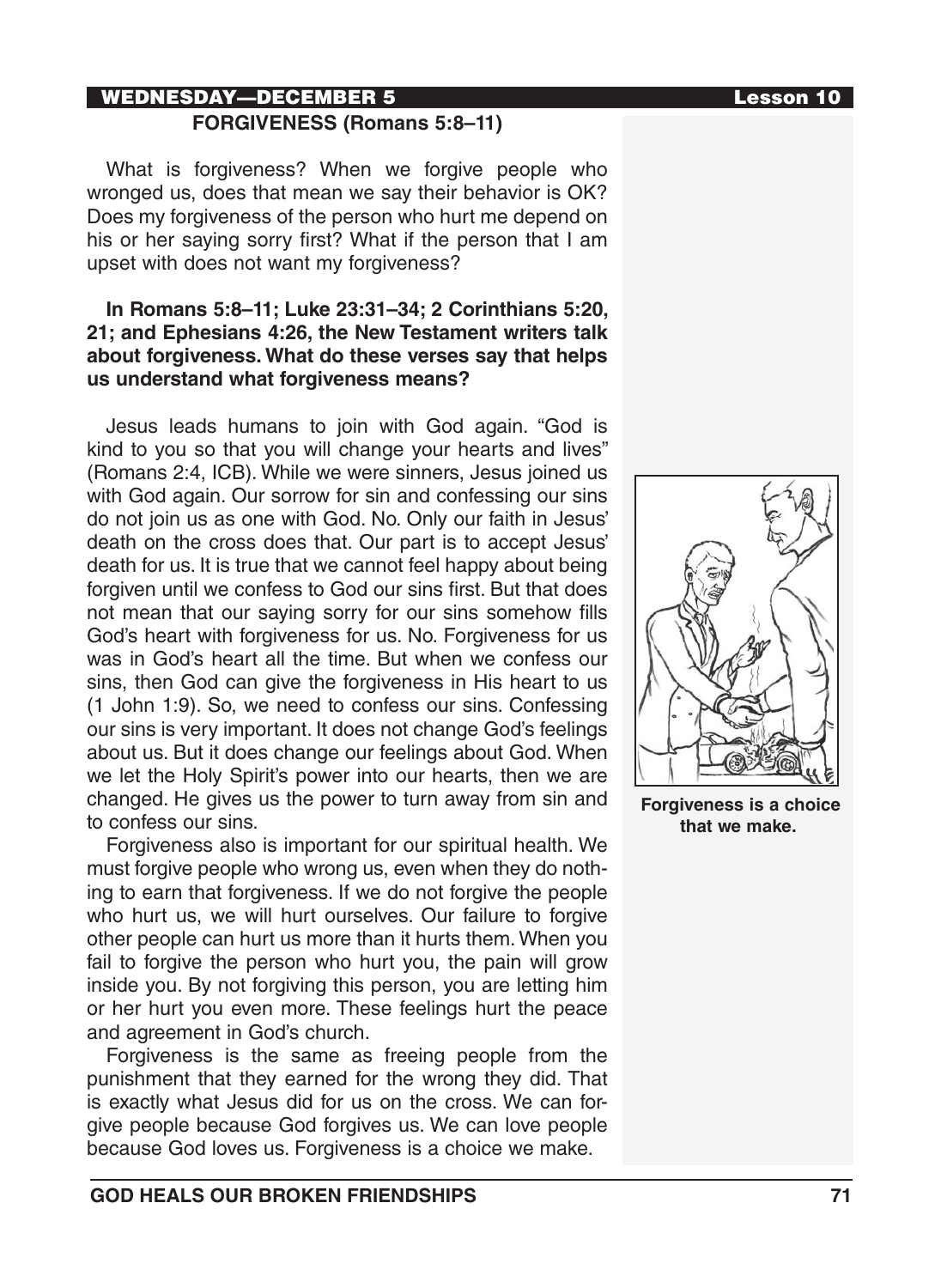### Lesson 10 THURSDAY—DECEMBER 6

# **GOD JOINS US AS ONE AND GIVES US PEACE (Matthew 18:15–17)**

**In Matthew 18:15–17, Jesus tells us three things we can do to help end disagreements that happen when someone in the church wrongs us. What are these three things? How can we use them in our everyday lives?**

Jesus gave the advice in Matthew 18 because He wanted to protect the peace in the church. He also wanted to stop problems from getting any bigger. He wanted to keep problems between believers in as small a group as possible. That is why Jesus wanted the two people who had the problem to try to solve the problem on their own first (Matthew 18:15). When more people get involved in a problem between two believers, then the danger for even more problems to happen is real. That also can hurt the peace and the agreement in the church. But when Christians try to solve their problems in private with love and understanding, then broken friendships can be healed. The Holy Spirit can work with them to help them solve their differences.

Sometimes, two people alone cannot work out their differences. So, Jesus invites us to take one or two other people with us. Jesus wants to join people again, not push them away even more from each other. So, we can follow this advice only if we have tried to work out our problems with the person who wronged us first. The one or two persons who join you are not coming with you to argue for you or to blame the person who hurt you. They come in Christian love to give advice and to pray in this important work of joining two people again in peace and Christian agreement.

Now sometimes, nothing we do to solve the problem works. So, Jesus tells us to take the problem in front of the church. He does not mean we get up in the middle of Sabbath School class and tell everyone our problem. The right place to bring up our problem is in a church board meeting. Jesus' whole plan is meant to make peace.

"Do not let your bad feelings turn to hate. Do not allow the hurt that someone gave you to grow and become words of poison. These words will hurt the minds of the people you say them to. Do not allow hurt feelings and angry thoughts to continue to fill your mind and the mind of the person who hurt you. Go to him with a heart that has no pride in it. With a kind heart, talk to your brother in Jesus about the problem."—Ellen G. White, *Gospel [about the Good News] Workers*, page 499, adapted.



**"With a kind heart, talk to your brother in Jesus about the problem."—Ellen G. White,** *Gospel [about the Good News] Workers***, page 499, adapted.**